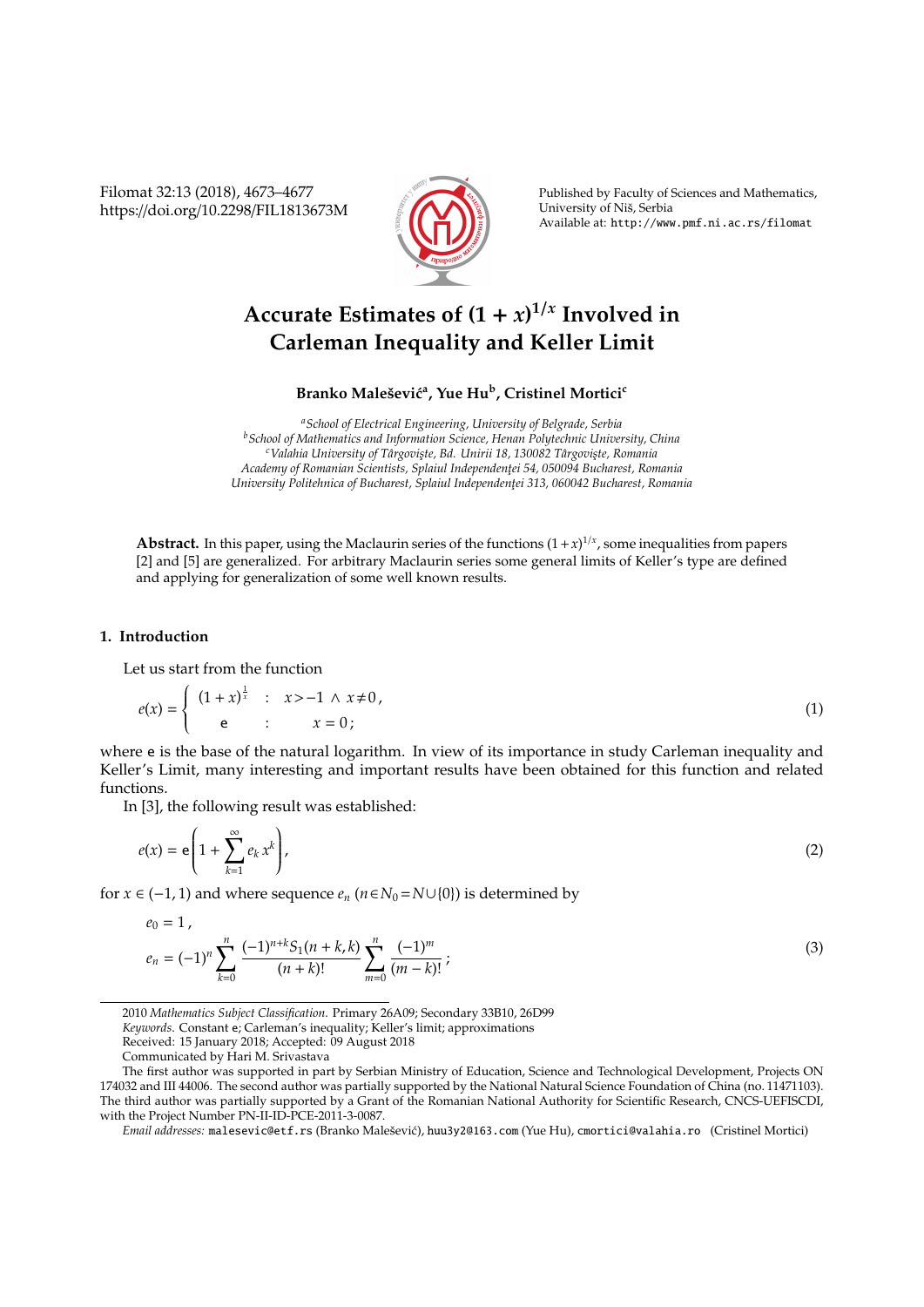where  $S_1(p,q)$  is the Stirling's number of the first kind  $(p,q \in N)$ . For the Stirling's numbers of the first kind the following recurrence relation is true

$$
S_1(p+1,q) = -pS_1(p,q) + S_1(p,q-1),
$$
\n(4)

for  $p > q$ ;  $S_1(p, p) = 1$  and  $S_1(p, q) = 0$  for  $p < q$  ( $p, q \in N$ ), see for example [1], [4]. Let us notice that sign of the Stirling's number of the first kind *S*1(*p*, *q*) is equal to (−1)*<sup>p</sup>*−*<sup>q</sup>* . Initial values of the sequence of fractions

$$
e_0 = 1, e_1 = -\frac{1}{2}, e_2 = \frac{11}{24}, e_3 = -\frac{7}{16}, e_4 = \frac{2447}{5760}, e_5 = -\frac{959}{2304}, e_6 = \frac{238043}{580608}, \dots
$$
 (5)

are tabled with the sequences A055505 and A055535 in [7]. Based on the Lemma 2 from [3] (for *t*=1), from the representation (3) we obtain

$$
e_n = e^{-1} \sum_{k=1}^{\infty} \frac{S_1(n+k,k)}{(n+k)!},
$$
\n(6)

where *n*∈*N*.

Let us consider the following sequence of partial sums:

$$
e_n(x) = \mathbf{e} \left( 1 + \sum_{k=1}^n (-1)^k f_k x^k \right), \tag{7}
$$

for

$$
f_k = (-1)^k e_k = (-1)^k e^{-1} \sum_{i=1}^{\infty} \frac{S_1(k+i, i)}{(k+i)!};
$$
\n(8)

where  $x \in (-1, 1)$  and  $n \in N_0$ .

The first aim of the present paper is to establish the monotoneity properties for the  $e_n(x)$ .

In [5] and [6], the authors proved that for any *c*∈*R* the following Keller's type limit holds:

$$
\lim_{n \to \infty} \left( (n+1) \left( 1 + \frac{1}{n+c} \right)^{n+c} - n \left( 1 + \frac{1}{n+c-1} \right)^{n+c-1} \right) = e.
$$
\n(9)

The second aim of the present paper is to define some general limits of Keller's type, related to some limits stated in [5] and [6].

#### 2. Monotoneity properties of the  $e_n(x)$

The next statements are true:

## **Lemma 2.1.** *The sequence f<sup>n</sup> is strictly monotonic decreasing.*

**Proof.** Based on the recurrence relation for the Stirling's numbers of the first kind the following equalities are true

$$
f_{n+1} = (-1)^{n+1} e^{-1} \sum_{\substack{i=1 \ i \text{ odd}}}^{\infty} \frac{S_1(n+i+1,i)}{(n+i+1)!}
$$
  
\n
$$
= (-1)^{n+1} e^{-1} \sum_{\substack{i=1 \ i \text{ odd}}}^{\infty} \frac{-(n+i)S_1(n+i,i) + S_1(n+i-1,i-1)}{(n+i+1)!}
$$
  
\n
$$
= (-1)^{n+1} e^{-1} \sum_{i=1}^{\infty} \frac{-(n+i+1)S_1(n+i,i) + S_1(n+i,i) + S_1(n+i-1,i-1)}{(n+i+1)!}
$$
  
\n
$$
= (-1)^n e^{-1} \sum_{i=1}^{\infty} \frac{S_1(n+i,i)}{(n+i)!} + (-1)^{n+1} e^{-1} \sum_{i=1}^{\infty} \frac{S_1(n+i,i) + S_1(n+i-1,i-1)}{(n+i+1)!}.
$$
  
\n(10)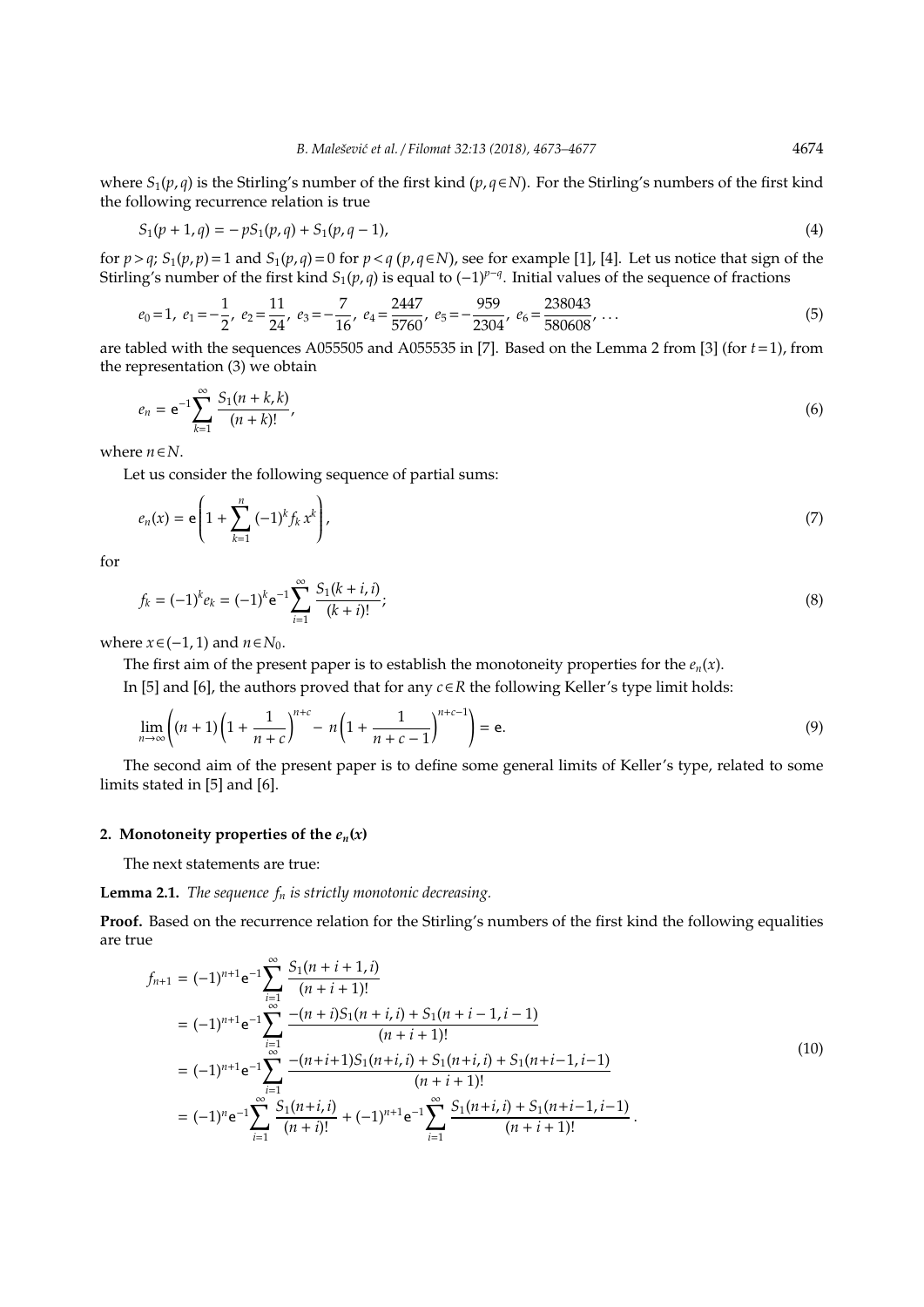Therefore, based on sign of Strirling's numbers of the first kind, we have the conclusion that

$$
f_n - f_{n+1} = (-1)^n e^{-1} \sum_{i=1}^{\infty} \frac{S_1(n+i, i) + S_1(n+i-1, i-1)}{(n+i+1)!} > 0. \quad \Box
$$
\n(11)

**Corollary 2.2.** *The sequence f<sup>n</sup> is convergent.*

**Theorem 2.3.** *Let us form the sequence*

$$
e_n(x) = \mathbf{e} \left( 1 + \sum_{k=1}^n (-1)^k f_k x^k \right), \tag{12}
$$

*for*  $x \in (-1, 1)$   $(n \in N_0)$ *. For*  $x \neq 0$  *is true:* 

(*i*) *if x* ∈ (0, 1) *then*

$$
e_1(x) < e_3(x) < \ldots < e_{2k-1}(x) < \ldots < e(x) < \ldots < e_{2k}(x) < \ldots < e_2(x) < e_0(x);
$$
\n(13)

$$
(ii) if x \in (-1,0) then
$$

$$
e_0(x) < e_1(x) < e_2(x) < e_3(x) < \ldots < e_{2k}(x) < e_{2k+1}(x) < \ldots < e(x).
$$
\n(14)

*For*  $x = 0$  *is true that*  $e_n(0) = e(0) = e(n \in N_0)$ *.* 

**Proof.** Theorem obviously follows from the fact that for fixed  $x \in (0, 1)$  the following  $f_k x^k > 0$  and  $f_k x^k \searrow 0$ are true  $(f_k > 0, f_{k+1}x^{k+1} < f_kx^{k+1} = x(f_kx^k) \le f_kx^k$  and  $\lim_{k \to \infty} (f_kx^k) = \lim_{k \to \infty} f_k \cdot \lim_{k \to \infty} x^k = 0$ . □

**Corollary 2.4.** *Based on the previous Theorem we obtain proofs of Lemma* 2.1 *from* [2] *and Theorem* 1 *from* [5] *over* (0, 1)*.*

#### **3. General limits of Keller's type**

Let us consider an arbitrary Maclaurin series

$$
g(x) = \sum_{k=0}^{\infty} a_k x^k,
$$
 (15)

for  $x \in (-\varrho, \varrho)$  and some  $\varrho \in (0, \infty)$ , wherein  $a_k$  ( $k \in N_0$ ) is some real sequence. Therefore exist a convergent asymptotic expansion

$$
G(y) = g\left(\frac{1}{y}\right) = \sum_{k=0}^{\infty} \frac{a_k}{y^k},
$$
\n(16)

for  $y \in R \setminus \{0\}$  and  $\Big|$ 1 *y*  $\vert$  < min{1,  $\varrho$ }. Then, the first general limit of Keller's type of the function  $g$  we define by

$$
L_1 = \lim_{y \to \infty} ((y+1)G(y) - yG(y-1)).
$$
\n(17)

We consider the function  $(y + 1)G(y) - yG(y - 1)$  for values  $y > 1 + \max\left\{1, \frac{1}{\varrho}\right\}$ . Using the binomial expansion  $\frac{1}{(y-1)^k} = \frac{1}{y^j}$ *y k*  $\left(1-\frac{1}{n}\right)$ *y* !−*k*  $\sum_{i=1}^{n}$ *i*=0 *<sup>k</sup>*+*i*−<sup>1</sup> *k*−1 *y*<sup>*k*+*i*</sup></sub>, for  $\frac{1}{y}$  < 1 and *k* ∈ *N*, we obtained, for *y* > 1+max {1,  $\frac{1}{\varrho}$ }, the following convergent asymptotic expansion

$$
(y+1)G(y) - yG(y-1) = (y+1)\left(a_0 + \sum_{k=1}^{\infty} \frac{a_k}{y^k}\right) - y\left(a_0 + \sum_{k=1}^{\infty} \frac{a_k}{(y-1)^k}\right)
$$
  
=  $a_0 + \sum_{k=1}^{\infty} \frac{(y+1)a_k}{y^k} - \sum_{k=1}^{\infty} \sum_{i=0}^{\infty} \frac{y\binom{k+i-1}{k-1}a_k}{y^{k+i}}.$  (18)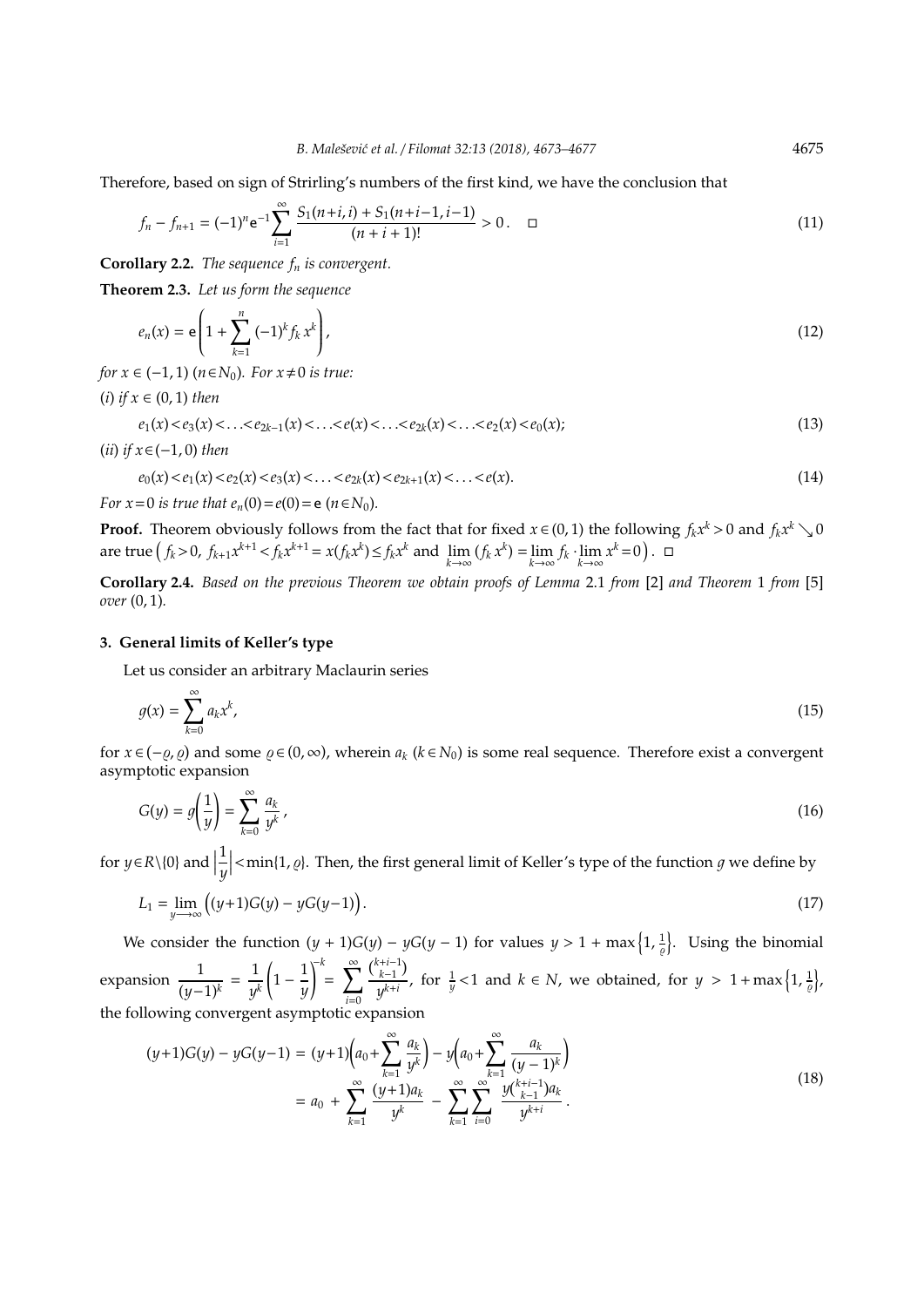For  $y > 1 + \max\left\{1, \frac{1}{\varrho}\right\}$  let us determine the representation

$$
(y+1)G(y)-yG(y-1) = a_0 + a_1 + \frac{a_1 + a_2}{y} + \frac{a_2 + a_3}{y^2} + \frac{a_3 + a_4}{y^3} + \frac{a_4 + a_5}{y^4} + \dots
$$
  

$$
- \left( \frac{\binom{0}{0}a_1}{1} + \frac{\binom{1}{0}a_1}{y} + \frac{\binom{2}{0}a_1}{y^2} + \frac{\binom{3}{0}a_1}{y^3} + \dots + \frac{\binom{1}{1}a_2}{y} + \frac{\binom{2}{1}a_2}{y^2} + \frac{\binom{3}{1}a_2}{y^3} + \frac{\binom{4}{1}a_2}{y^4} + \dots + \frac{\binom{2}{2}a_3}{y^2} + \frac{\binom{3}{2}a_3}{y^3} + \frac{\binom{4}{2}a_3}{y^4} + \frac{\binom{5}{2}a_3}{y^5} + \dots + \frac{\binom{3}{3}a_4}{y^3} + \frac{\binom{4}{3}a_4}{y^4} + \frac{\binom{5}{3}a_4}{y^5} + \frac{\binom{6}{3}a_4}{y^6} + \dots \right),
$$
  
(19)

i.e.

$$
(y+1)G(y) - yG(y-1) = a_0 - \frac{a_1 + a_2}{y^2}
$$
  
\n
$$
- \frac{a_1 + 3a_2 + 2a_3}{y^3}
$$
  
\n
$$
- \frac{a_1 + 4a_2 + 6a_3 + 3a_4}{y^4}
$$
  
\n
$$
- \frac{a_1 + 5a_2 + 10a_3 + 10a_4 + 4a_5}{y^5}
$$
  
\n
$$
- \frac{a_1 + 6a_2 + 15a_3 + 20a_4 + 15a_5 + 5a_6}{y^6}
$$
  
\n
$$
\vdots
$$
  
\n
$$
\sum_{i=1}^{k-1} {k \choose i-1} a_i + {k \choose k-1} - 1 a_k
$$
  
\n
$$
\vdots
$$
  
\n
$$
\vdots
$$
  
\n
$$
y^k
$$

Finally, for  $y > 1 + \max\left\{1, \frac{1}{\varrho}\right\}$ , we obtained the following convergent asymptotic expansion

$$
(y+1)G(y) - yG(y-1) = a_0 - \sum_{k=2}^{\infty} \frac{\sum_{i=1}^{k-1} {k \choose i-1} a_i + {k \choose k-1} - 1 a_k}{y^k}.
$$
 (21)

Let us remark that coefficients  $\binom{k}{0}$ ,  $\binom{k}{1}$ ,  $\binom{k}{2}$ , ...,  $\binom{k}{k-1}$ ,  $\binom{k}{k-1}$  respectively to  $a_1, a_2, a_3, \ldots, a_{k-1}, a_k$  are tabled as the sequence A193815 in [7]. The above expansion (21) is sufficient t

$$
L_1 = \lim_{y \to \infty} \left( (y+1)G(y) - yG(y-1) \right) = a_0.
$$
\n(22)

Specially, if  $g(x) = e(x)$ , i.e.  $G(y) = g\left(\frac{1}{y}\right) = \left(1 + \frac{1}{y}\right)^y$ , then

$$
L_1 = \lim_{y \to \infty} \left( \frac{(y+1)^{y+1}}{y^y} - \frac{y^y}{(y-1)^{y-1}} \right) = e.
$$
 (23)

4676